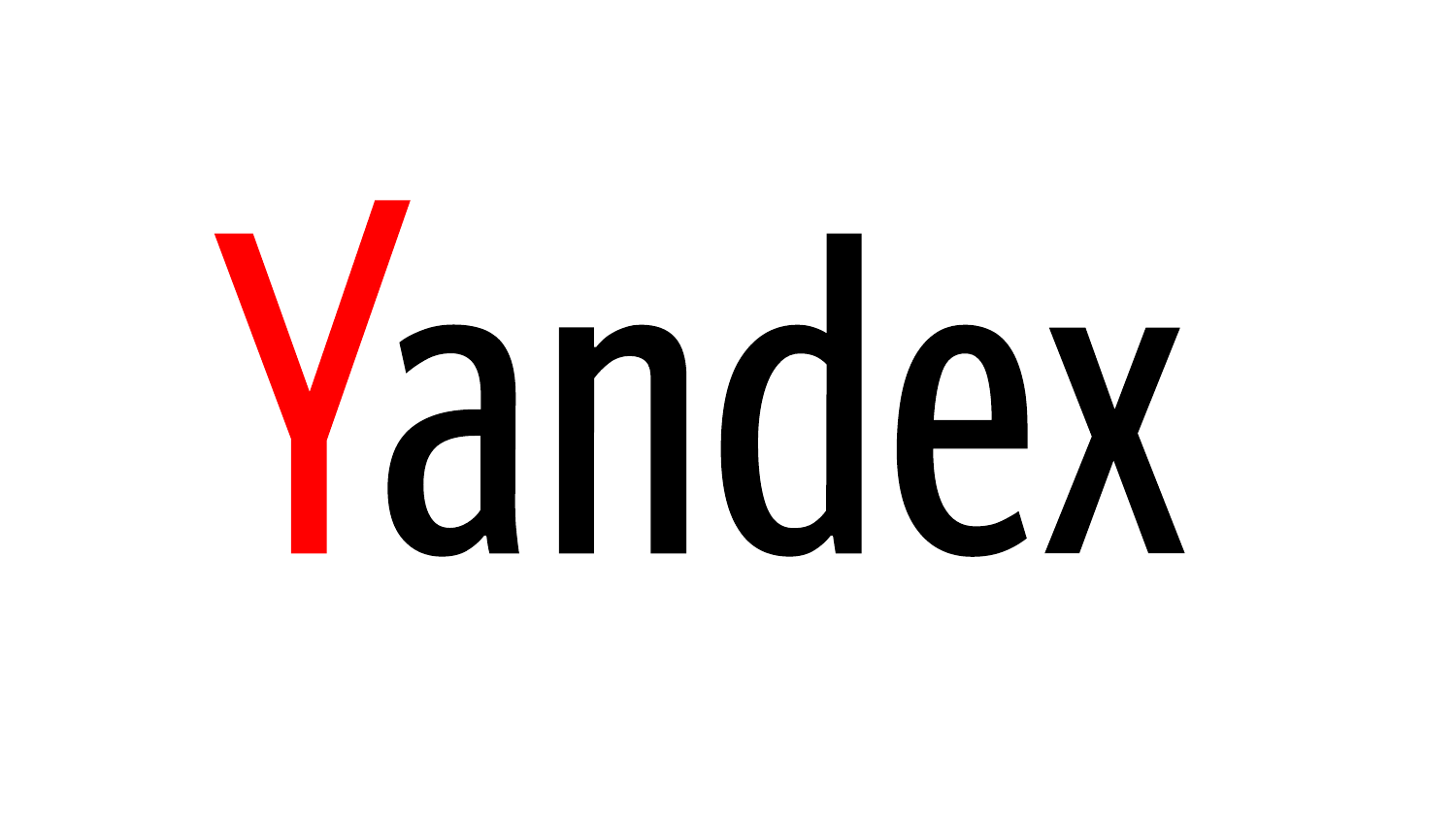

#### EXPLAIN query

Nikolai Kochetov, ClickHouse developer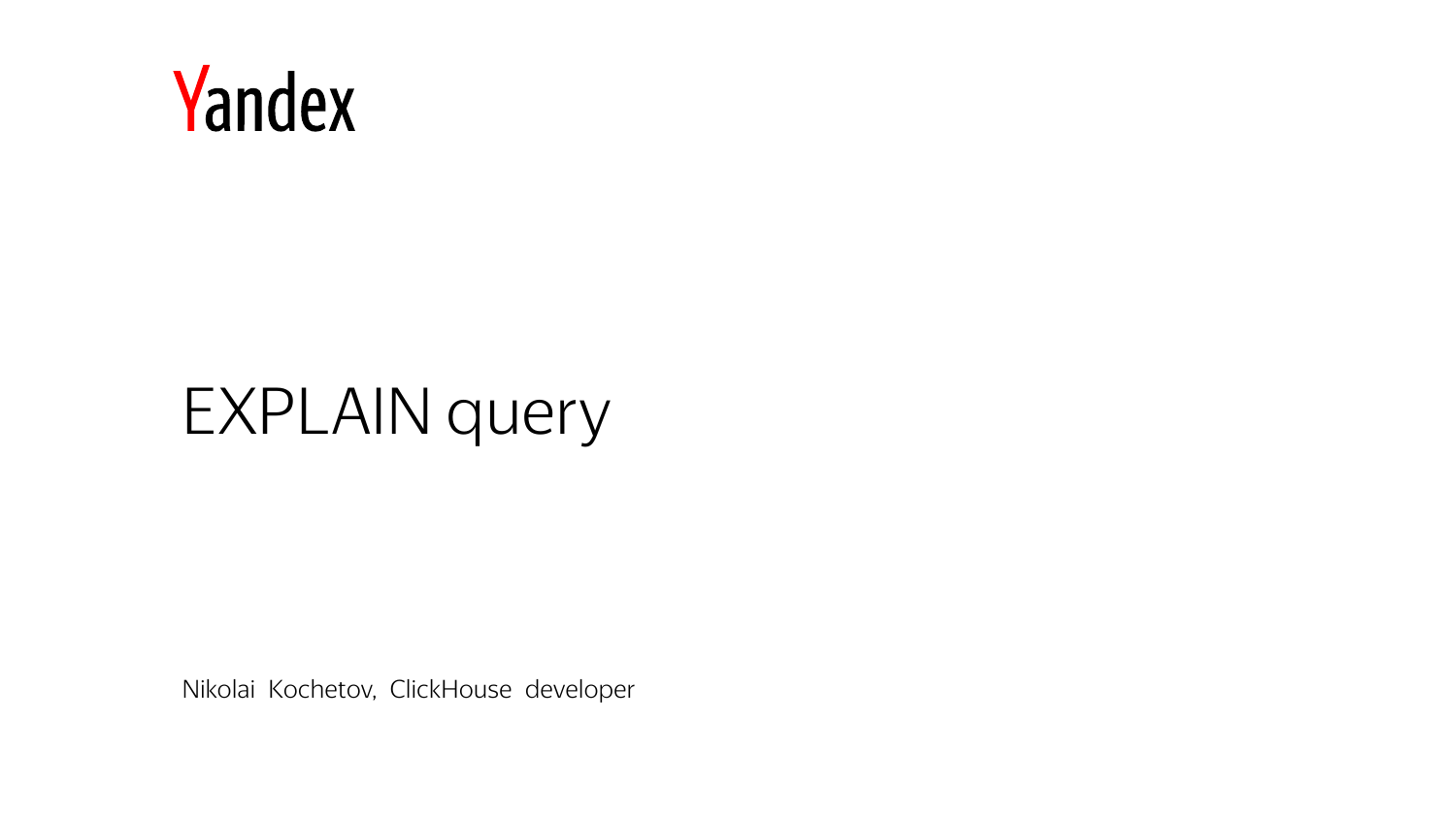Server log (before 20.3, or with experimental use processors =  $\theta$ )

```
<Debug> executeQuery: SELECT sum(number) FROM numbers(10) GROUP BY number % 2
<Debug> executeQuery: Query pipeline:
Expression
Expression
 Aggregating
  Concat
   Expression
    Numbers
```

```
EXPLAIN (20.6+)
```

```
EXPLAIN description = \thetaSELECT sum(number) FROM numbers(10) GROUP BY number % 2
```
Expression Expression Aggregating Expression ReadFromStorage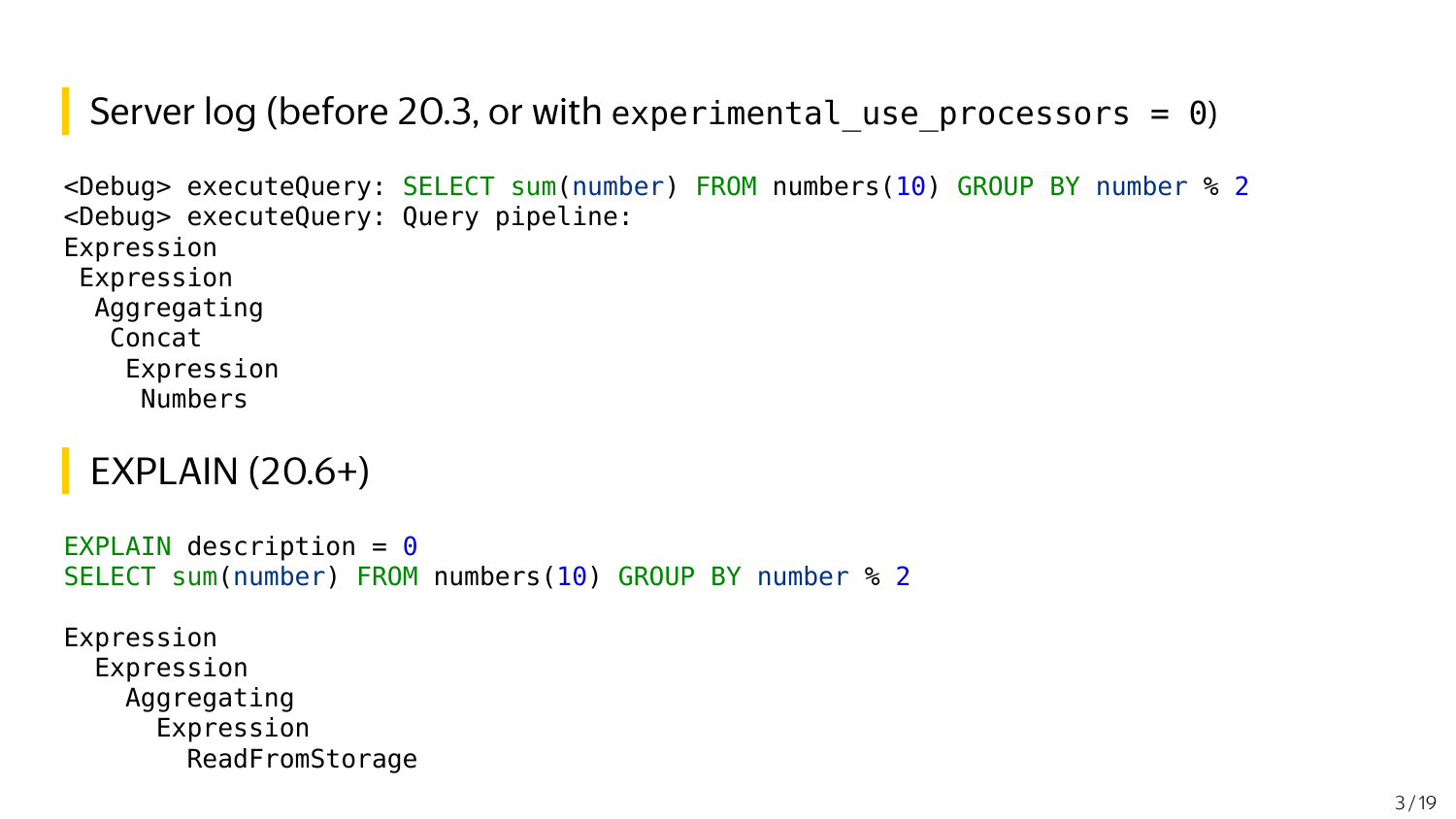## EXPLAIN types

```
EXPLAIN AST
         SYNTAX
         PLAN header = \theta,
               description = 1,actions = 0,
               optimize =
1
         PIPELINE header = \theta,
                   graph = 0,
                   compact = 1SELECT ...
```
AST - abstract syntax tree SYNTAX - query text after AST-level optimizations PLAN - query execution plan PIPELINE - query execution pipeline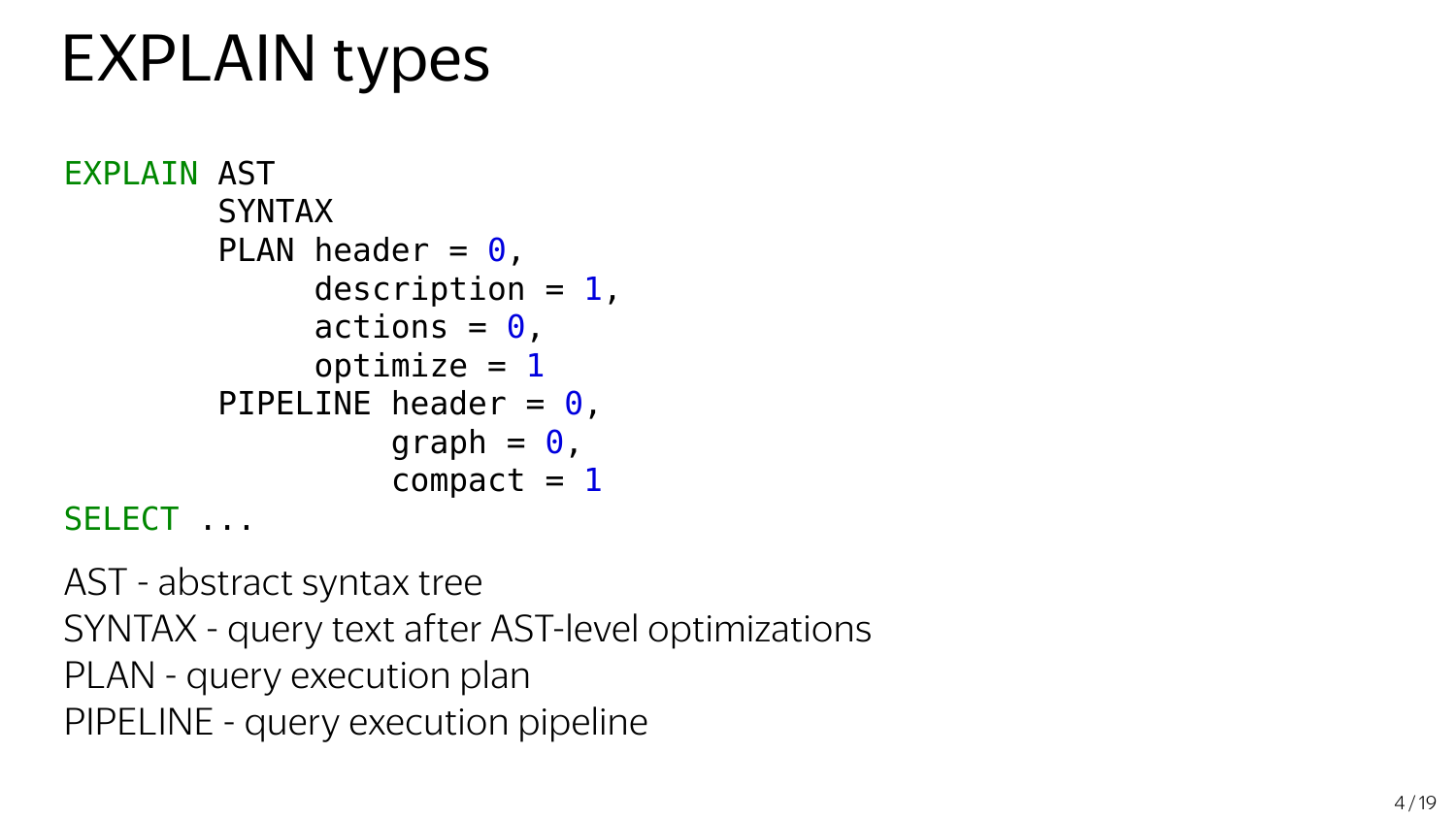## Query AST

```
EXPLAIN AST
SELECT
1
,
2
+
3
```

```
SelectWithUnionQuery (children
1
)
 ExpressionList (children
1
)
  SelectQuery (children
1
)
   ExpressionList (children
2
)
   Literal UInt64_1
    Function plus (children
1
)
     ExpressionList (children
2
)
     Literal UInt64_2
     Literal UInt64_3
```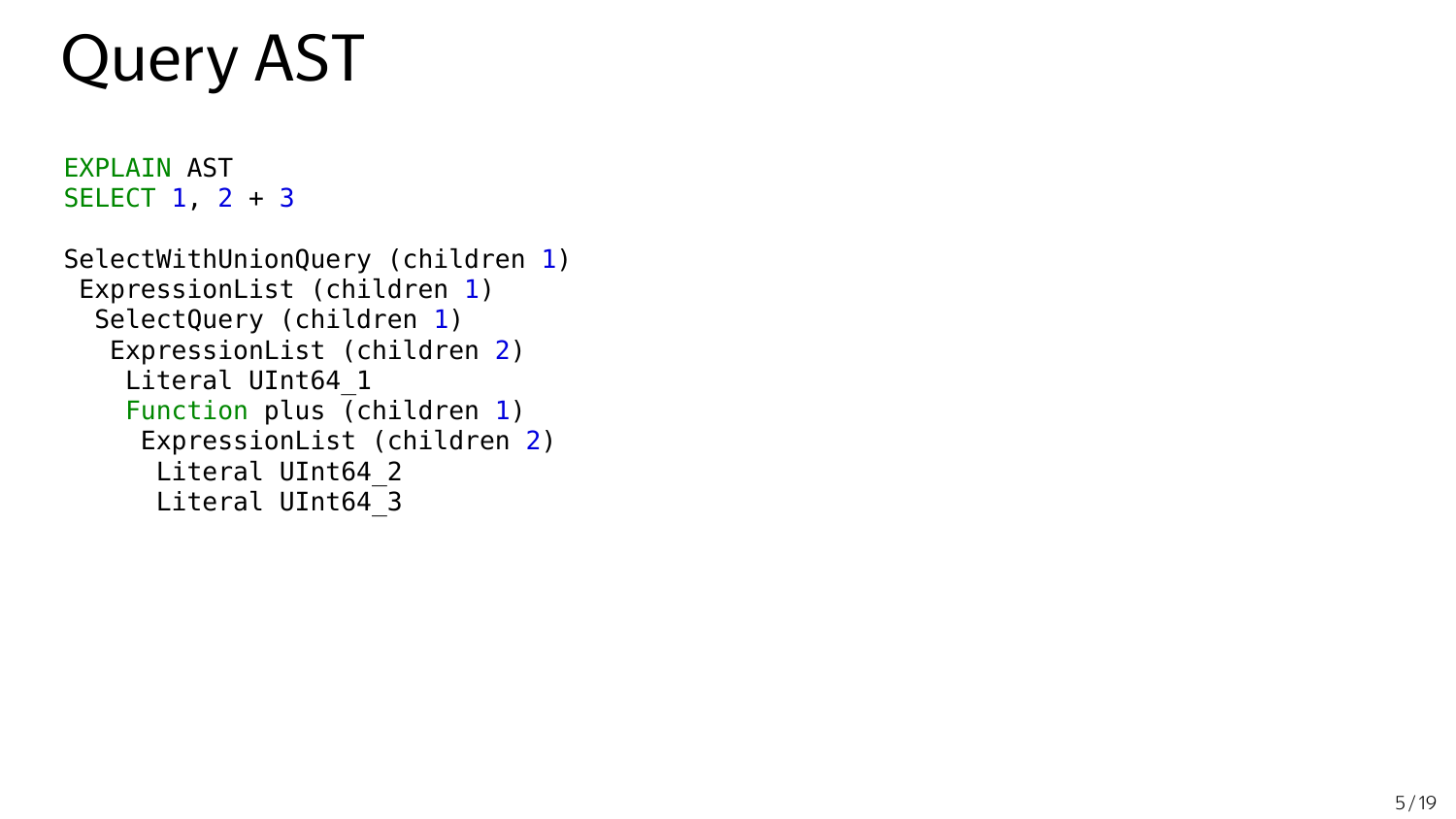### Query syntax

```
EXPLAIN SYNTAX
SELECT * FROM system.numbers AS a, system.numbers AS b, system.numbers AS c
SELECT
    `−−a.number` AS `a.number`,
    `−−b.number` AS `b.number`,
    number AS `c.number`
FROM
(
   SELECT
        number AS `−−a.number`,
        b.number AS `−−b.number`
    FROM system.numbers AS a
    CROSS JOIN system.numbers AS b
) AS `−−.s`
CROSS JOIN system.numbers AS c
```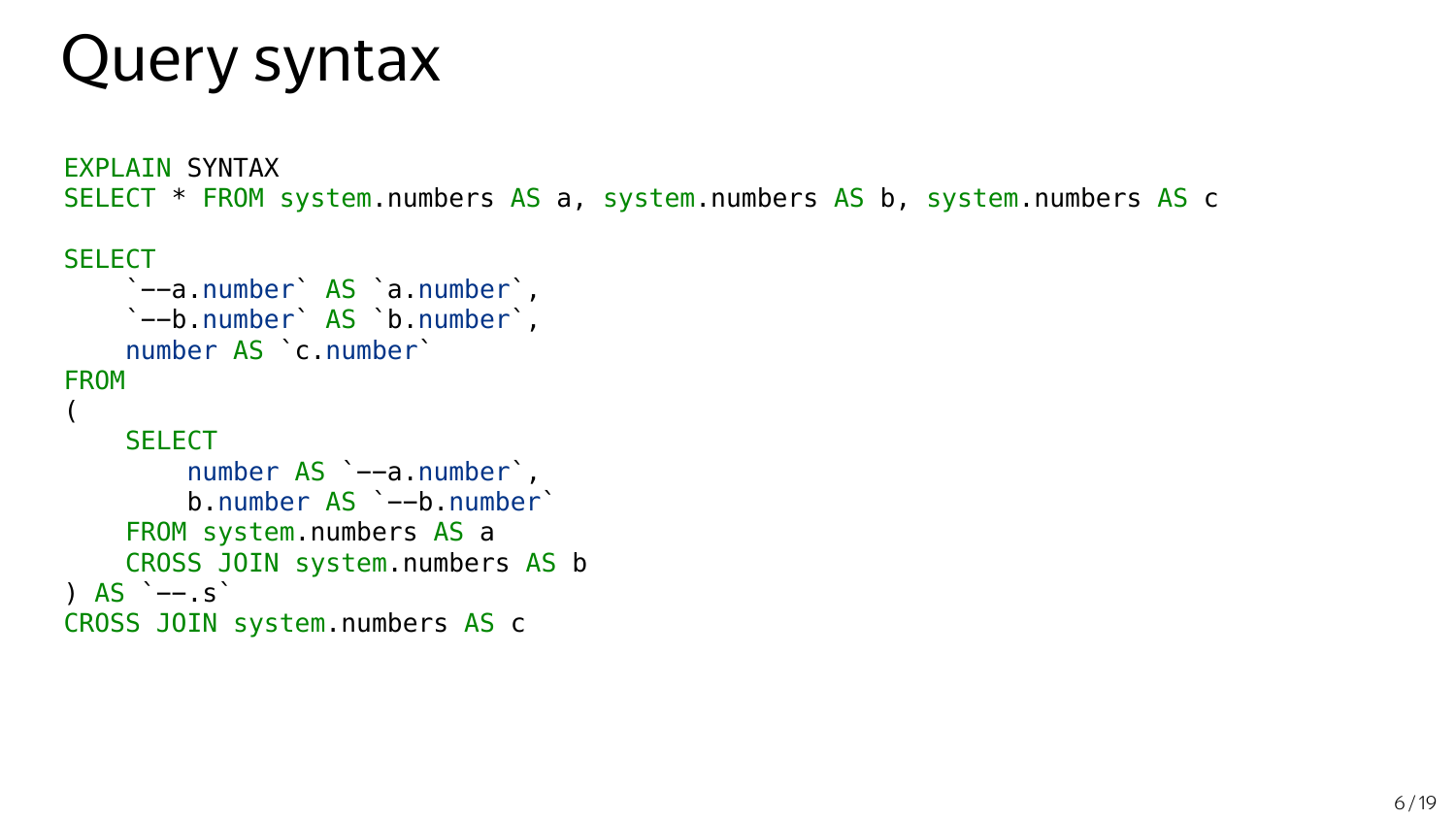## Query execution plan

```
EXPLATN PLAN
SELECT sum(number) + 1 AS x
FROM numbers(10)
GROUP BY number % 2
Expression (Projection)
 Expression (Before ORDER BY and SELECT)
    Aggregating
      Expression (Before GROUP BY)
        ReadFromStorage (Read from SystemNumbers)
```
- › Step (and query) cost estimation is not supported
- › TODO: EXPLAIN ANALYZE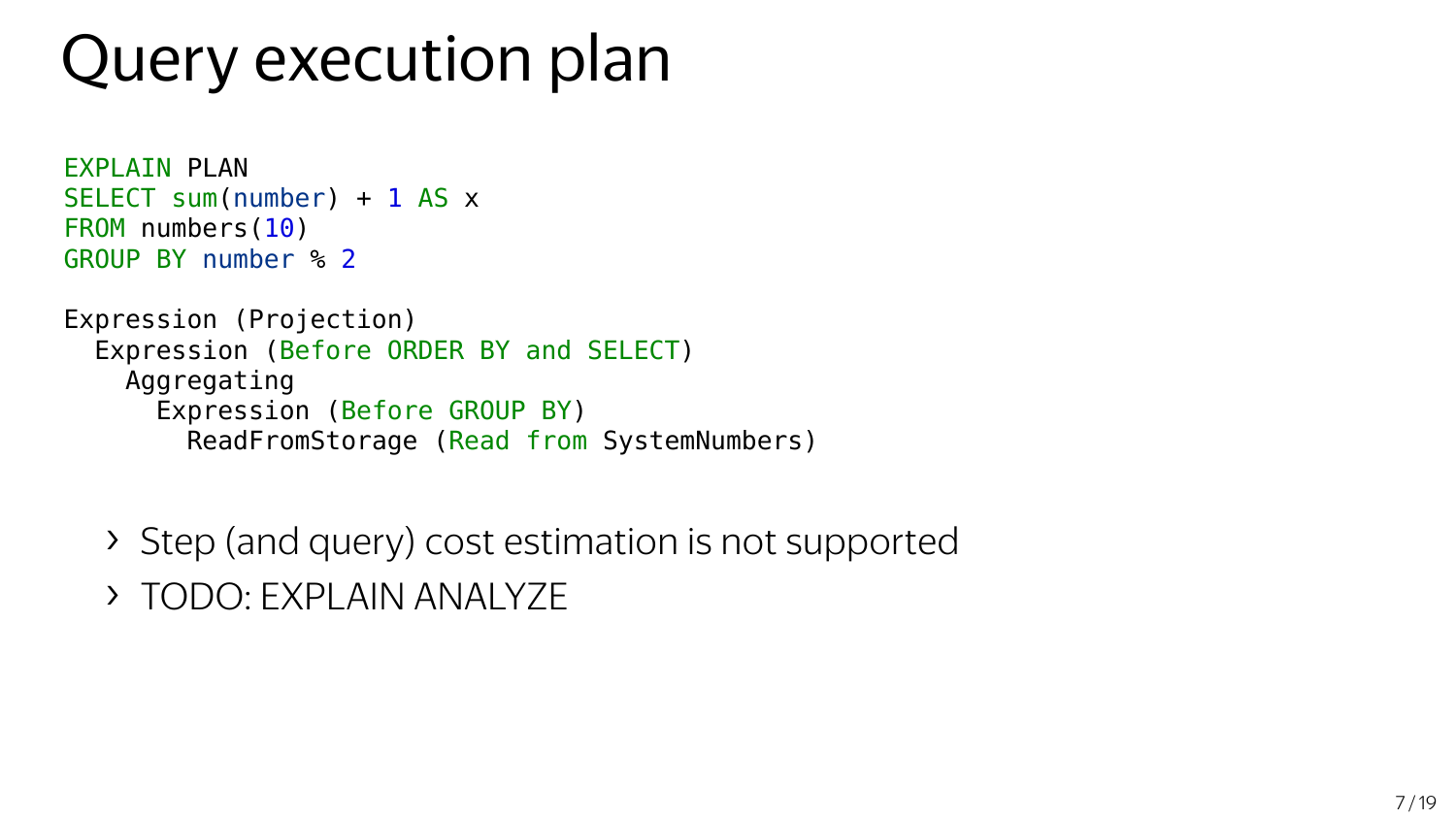## Query execution plan

```
EXPLAN header = 1SELECT sum
(number) +
1 AS
x
FROM numbers(10
)
GROUP BY number
%
2
Expression (Projection)
Header: x UInt64
  Expression (Before ORDER BY and SELECT
)
  Header: modulo(number
,
2) UInt8
          plus(sum
(number),
1) UInt64
   Aggregating
    Header: modulo(number
,
2) UInt8
            sum
(number) UInt64
      Expression (Before GROUP BY
)
      Header: number UInt64
              modulo(number
,
2) UInt8
        ReadFromStorage (Read from SystemNumbers)
        Header: number UInt64
```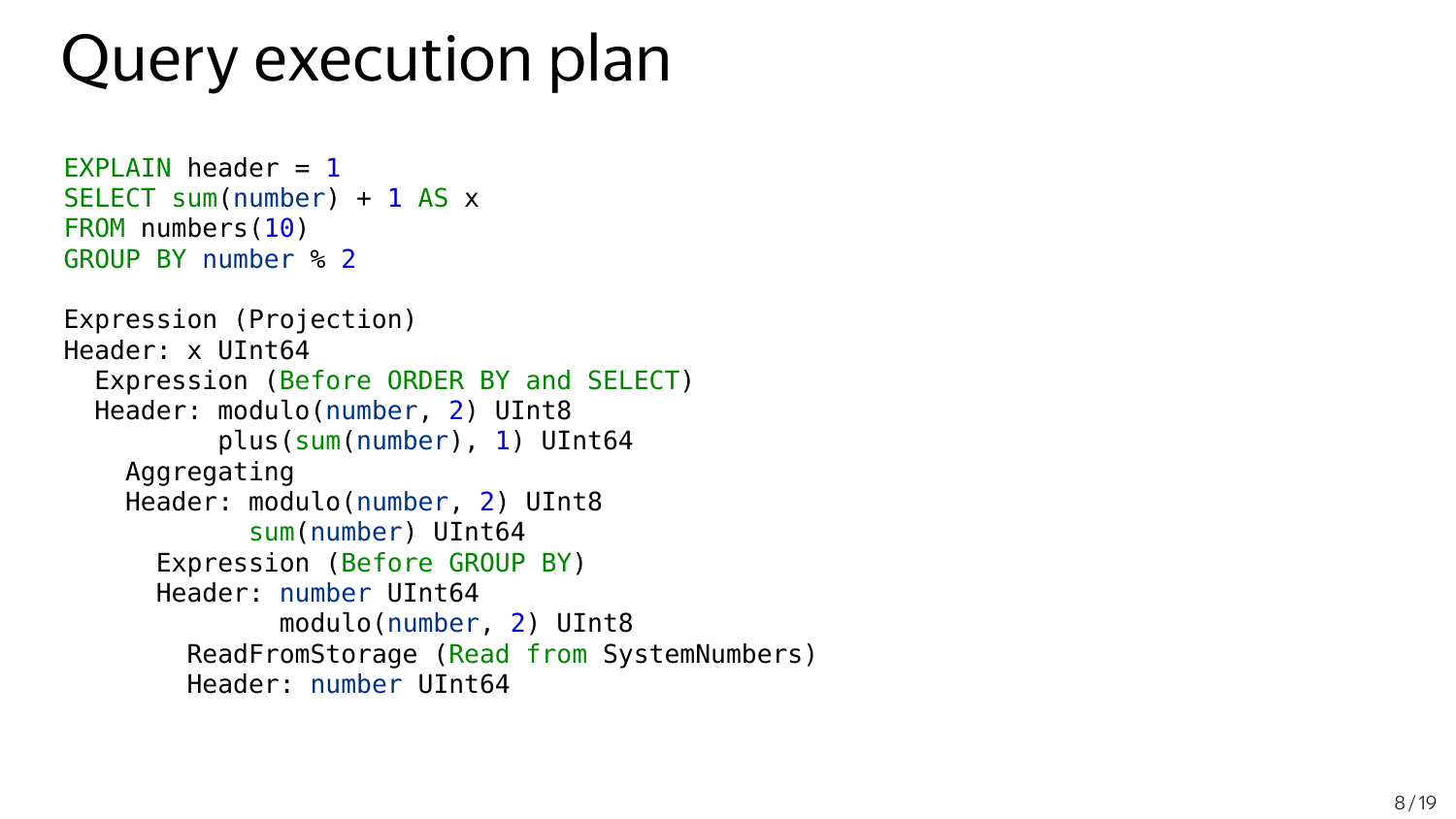#### Query execution plan

```
EXPI ATN actions = 1SELECT sum(number) + 1 AS x FROM numbers(10) GROUP BY number % 2
Expression (Projection)
Actions: PROJECT plus(sum(number), 1) AS x
 Expression (Before ORDER BY and SELECT)
 Actions: ADD 1 UInt8 Const(UInt8)
          FUNCTION plus(sum(number), 1) UInt64 = plus(sum(number), 1)
          REMOVE sum(number)
          REMOVE 1
   Aggregating
   Keys: modulo(number, 2)
   Aggregates:
       sum(number)
         Function: sum(UInt64) → UInt64
         Arguments: number
         Argument positions: 0
     Expression (Before GROUP BY)
     Actions: ADD 2 UInt8 Const(UInt8)
              FUNCTION modulo(number, 2) UInt8 = modulo(number, 2)
              REMOVE 2
       ReadFromStorage (Read from SystemNumbers) \frac{9}{19}
```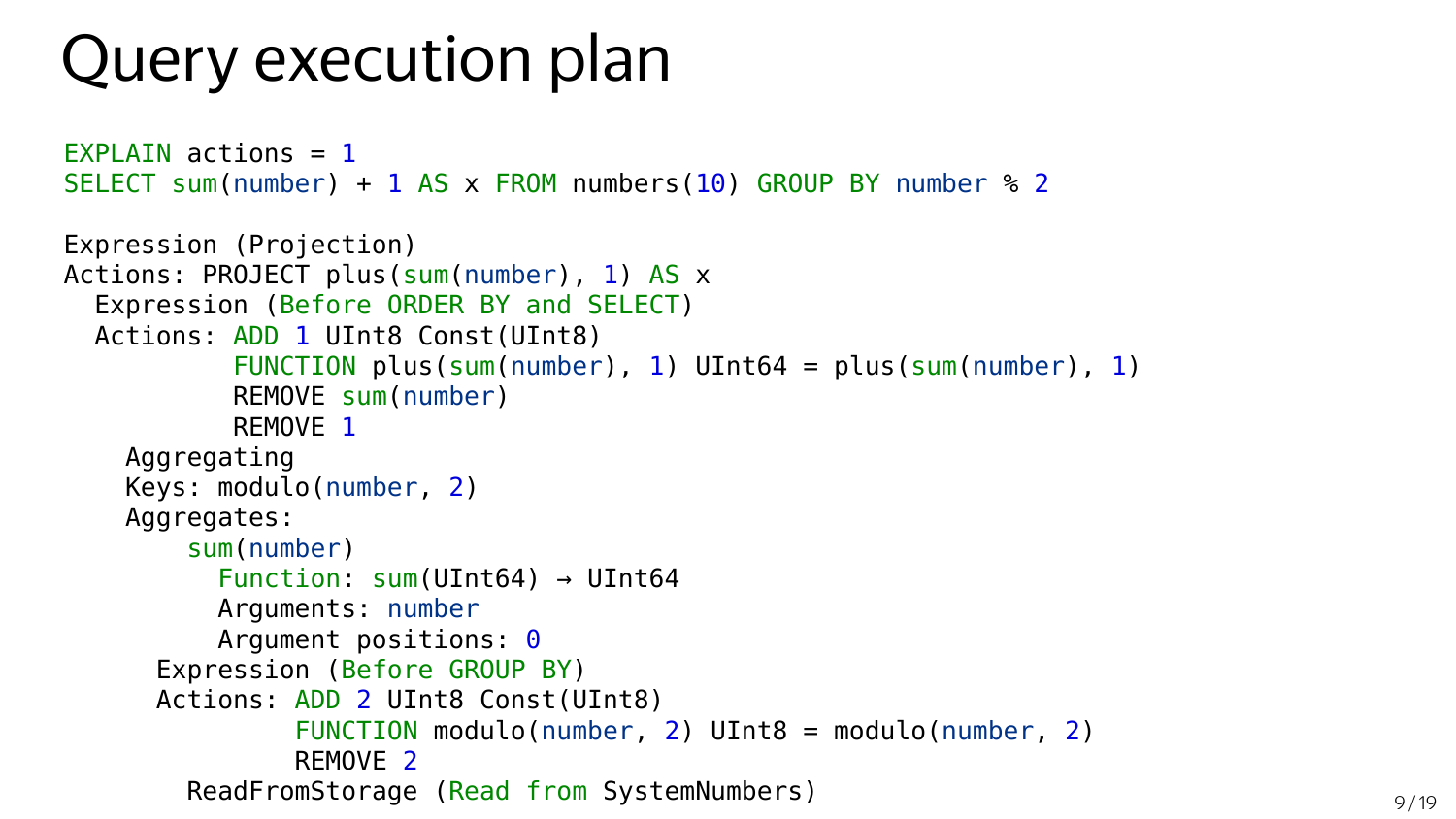#### Query execution pipeline

```
EXPLAIN PIPELINE
SELECT sum(x + 1) as y FROM (SELECT number + 2 AS x FROM system.numbers mt LIMIT 100000)
(Expression)
ExpressionTransform
  (Expression)
  ExpressionTransform
    (Aggregating)
    Resize 32 \rightarrow 1AggregatingTransform × 32
        StrictResize 32 → 32
           (Expression)
          ExpressionTransform × 32
             (Expression)
            ExpressionTransform × 32
               (Expression)
              ExpressionTransform × 32
                 (Limit)
                 Limit 32 \rightarrow 32(ReadFromStorage)
                     NumbersMt × 32
```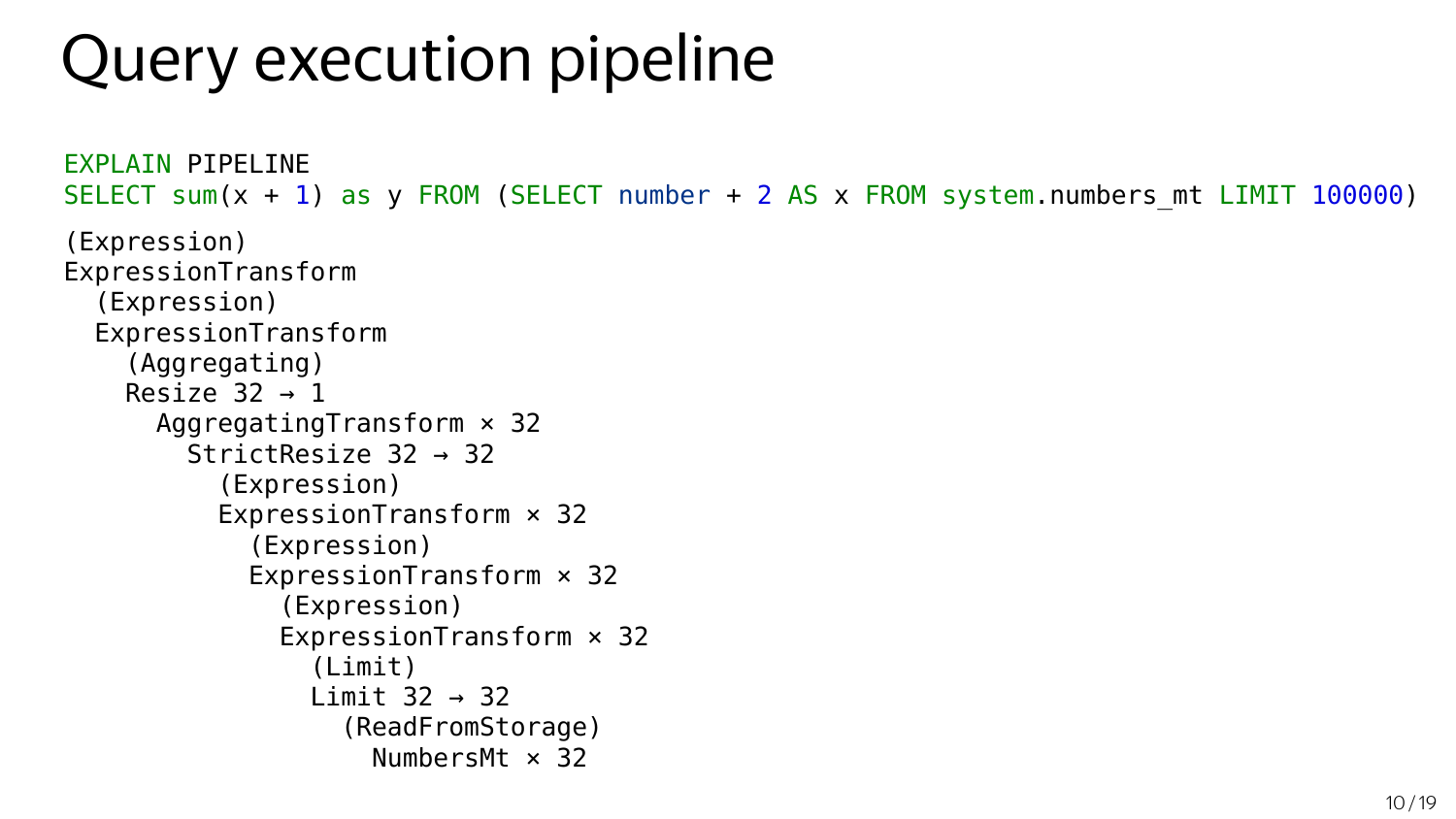#### Query execution pipeline

```
EXPLAIN PIPELINE graph = 1SELECT sum(number) AS x
FROM numbers_mt(1000000)
GROUP BY number % 2
FORMAT TSV
```
digraph { ...

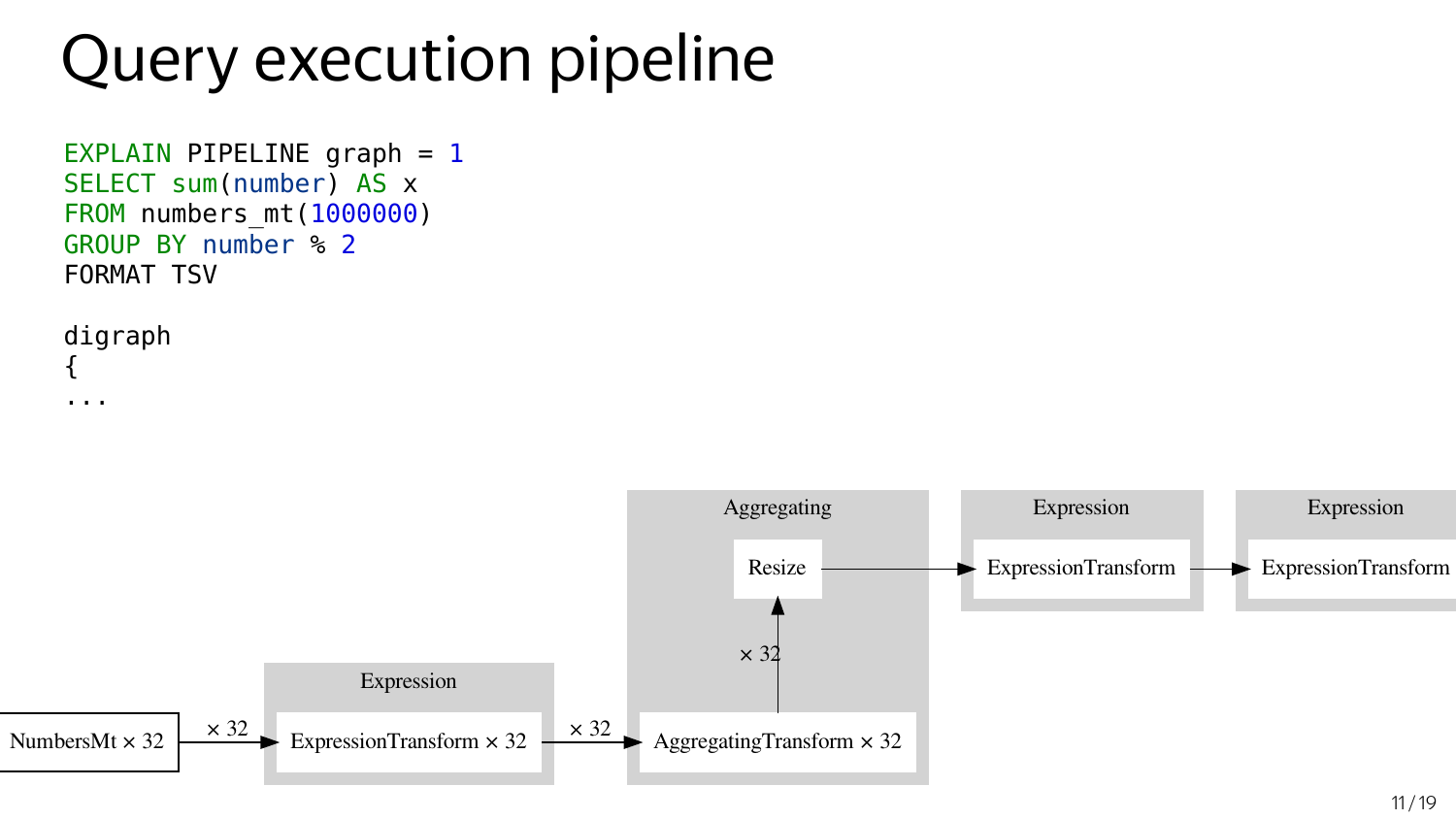#### Query execution pipeline

```
EXPLAIN PIPELINE graph = 1, compact = \thetaSELECT sum(number) AS x
FROM numbers_mt(1000000)
GROUP BY number % 2
FORMAT TSV
SETTINGS max threads = 2
```

```
digraph
{
```
...

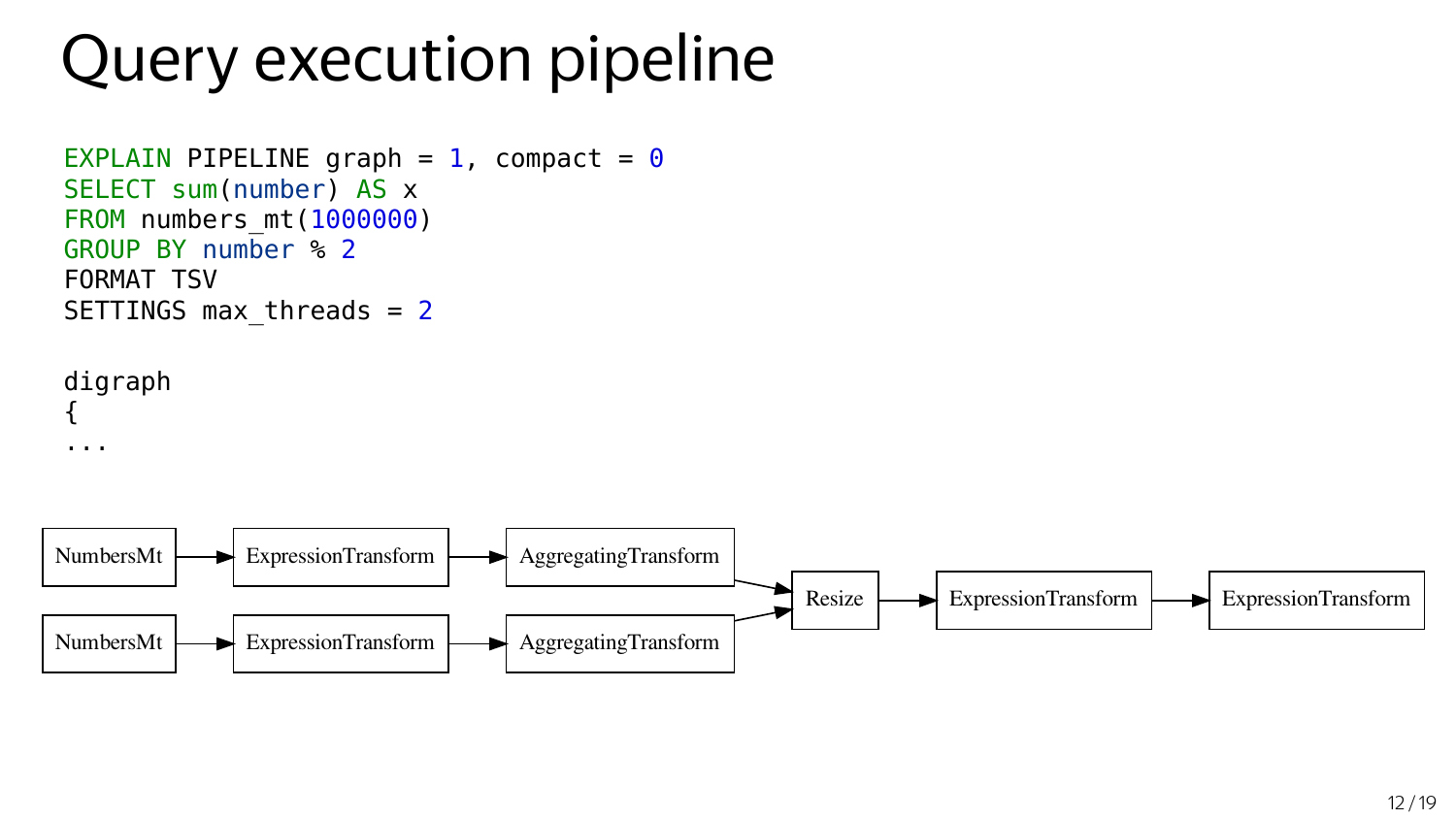#### Query analysis example

CREATE TABLE events (t DateTime, value UInt64) ENGINE = MergeTree ORDER BY t;

```
INSERT INTO events SELECT
   toDate('2000-01-01') + toIntervalSecond(number * 30), number
FROM numbers(100000000);
```
Last 10 events

```
SELECT toStartOfMinute(t) AS m, value FROM events ORDER BY m DESC LIMIT 10
2095-01-24 05:19:00 99999999
...
10 rows in set. Elapsed: 0.015 sec. Processed 901.38 thousand rows, 10.82 MB
SELECT toStartOfMinute(t, 'UTC') AS m, value FROM events ORDER BY m DESC LIMIT 10
2095-01-24 02:19:00 99999999
...
```
10 rows in set. Elapsed: 0.188 sec. Processed 100.00 million rows, 1.20 GB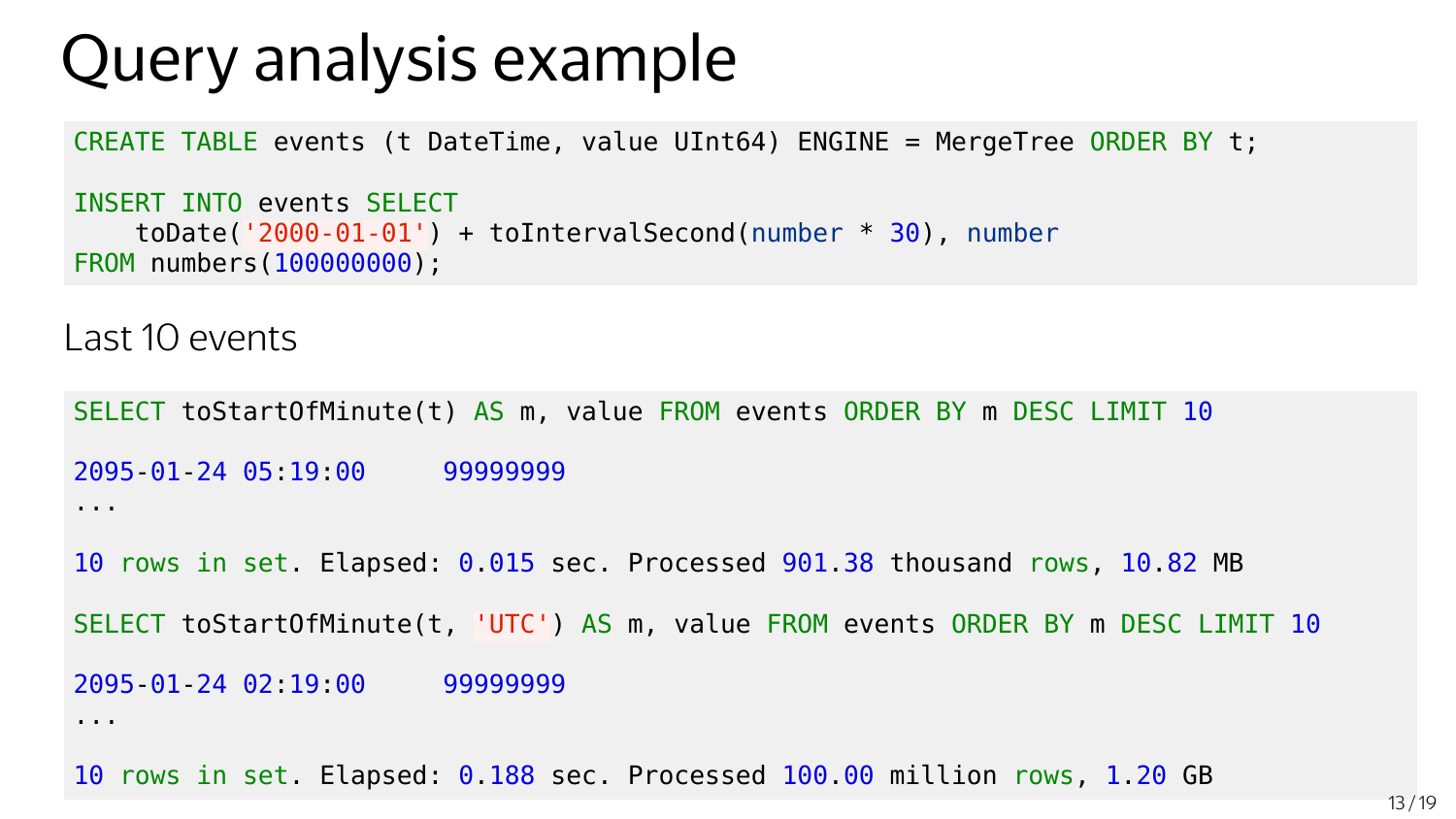#### Query analysis example

```
EXPLATN
SELECT toStartOfMinute(t) AS m, value FROM events ORDER BY m DESC LIMIT 10
Expression (Projection)
  Limit (preliminary LIMIT)
    FinishSorting
```

```
Expression (Before ORDER BY and SELECT)
 ReadFromStorage (Read from MergeTree)
```

```
FXPLATN
SELECT toStartOfMinute(t, 'UTC') AS m, value FROM events ORDER BY m DESC LIMIT 10
Expression (Projection)
  Limit (preliminary LIMIT)
   MergingSorted (Merge sorted streams for ORDER BY)
      MergeSorting (Merge sorted blocks for ORDER BY)
        PartialSorting (Sort each block for ORDER BY)
          Expression (Before ORDER BY and SELECT)
            ReadFromStorage (Read from MergeTree)
```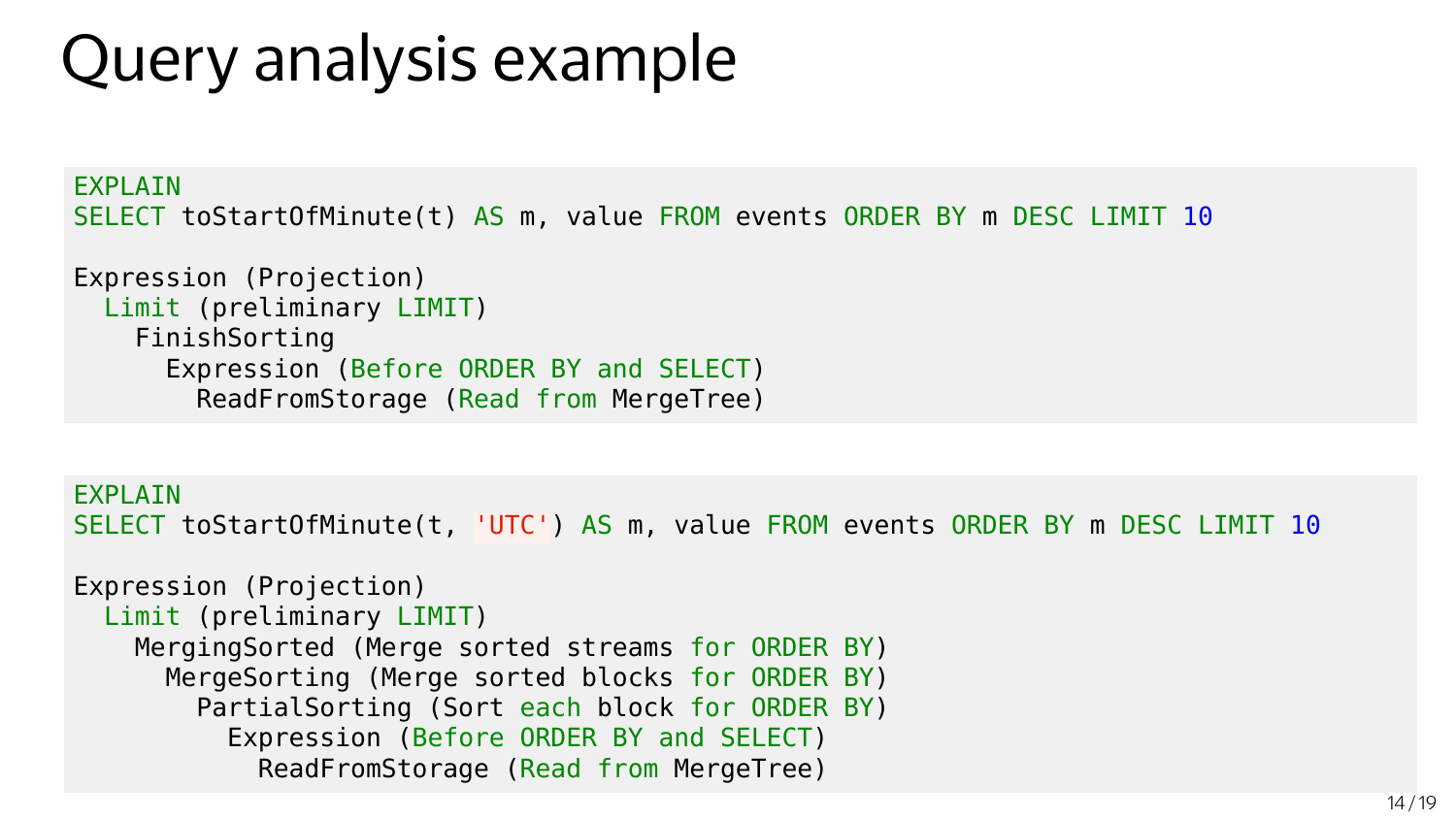## Query analysis example

```
SELECT toStartOfMinute(t, 'UTC') AS m, value FROM events ORDER BY t DESC LIMIT 10
2095-01-24 02:19:00 99999999
...
10 rows in set. Elapsed: 0.013 sec. Processed 901.38 thousand rows, 10.82 MB
```

```
FXPLATN
SELECT toStartOfMinute(t, 'UTC') AS m, value FROM events ORDER BY t DESC LIMIT 10
Expression (Projection)
  Limit (preliminary LIMIT)
    FinishSorting
      Expression (Before ORDER BY and SELECT)
       ReadFromStorage (Read from MergeTree)
```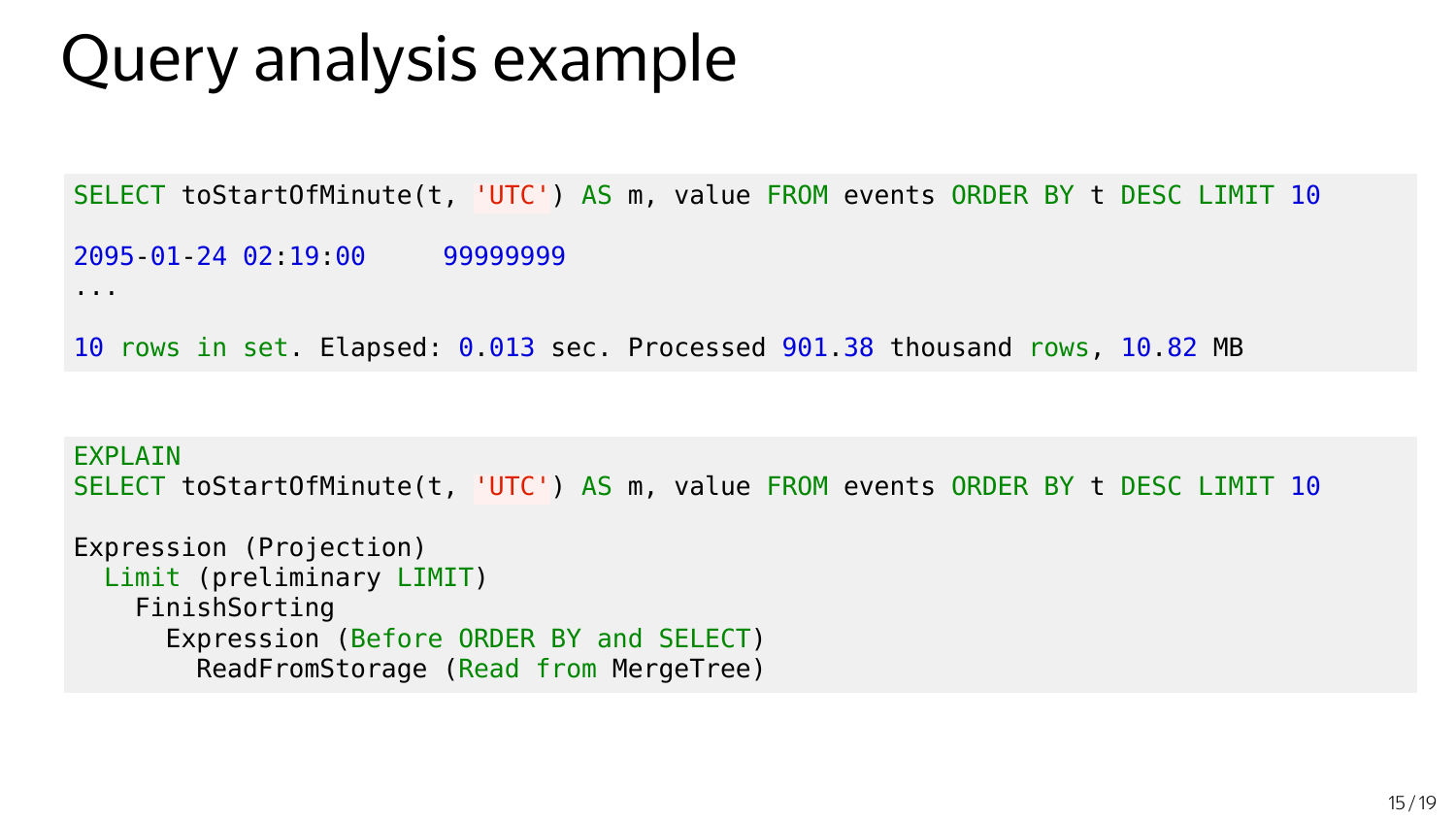## Query plan optimization

SELECT number + 1 FROM numbers(100000000) ORDER BY number DESC LIMIT 10

10 rows in set. Elapsed: 1.171 sec. Processed 100.03 million rows, 800.21 MB

```
SELECT number + 1 FROM (
   SELECT number FROM numbers(100000000) ORDER BY number DESC
) LIMIT 10
10 rows in set. Elapsed: 1.132 sec. Processed 100.03 million rows, 800.21 MB
```

```
CREATE VIEW numbers_100m_desc AS
SELECT number FROM numbers(100000000) ORDER BY number DESC
SELECT number + 1 FROM numbers 100m desc LIMIT 10
10 rows in set. Elapsed: 5.961 sec. Processed 100.03 million rows, 800.21 MB
```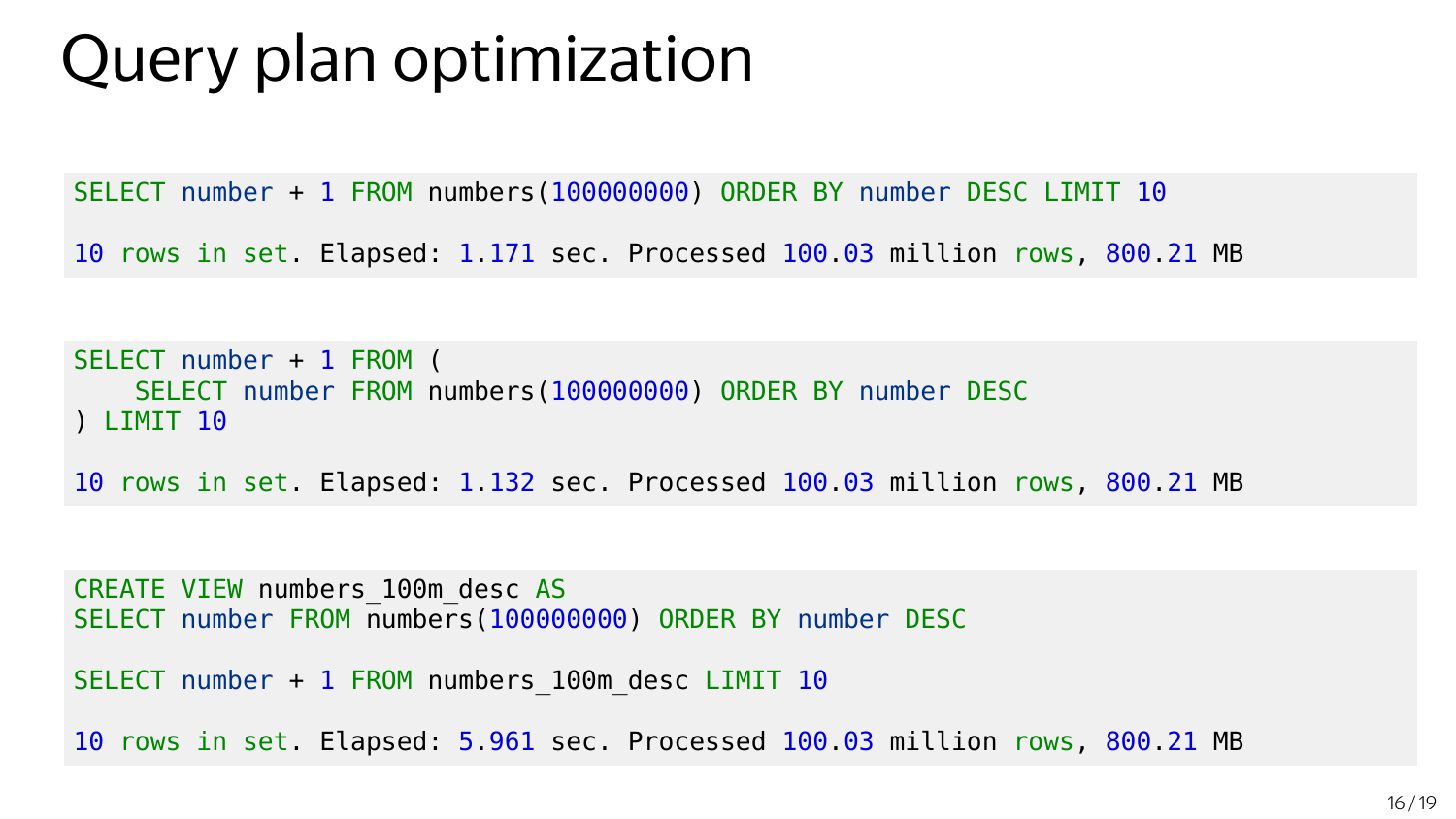### Query plan optimization

```
SELECT number + 1 FROM (
   SELECT number FROM numbers(100000000) ORDER BY number DESC
) LIMIT 10
```

```
EXPLAIN actions = 1, optimize = \theta
```

```
Expression (Projection)
Actions: PROJECT plus(number, 1)
 Limit (preliminary LIMIT)
 Limit 10
 Offset 0
    Expression (Before ORDER BY and SELECT)
   Actions: ADD 1 UInt8 Const(UInt8)
             FUNCTION plus(number, 1)
             REMOVE number
             REMOVE 1
     Expression (Projection)
     Actions: PROJECT number
        MergingSorted (Merge sorted streams for ORDER BY)
        Sort description: number DESC
```

```
MergeSorting (Merge sorted blocks for ORDER BY)
Sort description: number DESC
```

```
PartialSorting (Sort each block for ORDER BY)
Sort description: number DESC
```

```
Expression (Before ORDER BY and SELECT)
  ReadFromStorage (Read from SystemNumbers)
```

```
EXPLAIN actions = 1, optimize = 1
```

```
Expression (Projection)
Actions: PROJECT plus(number, 1)
  Expression (Before ORDER BY and SELECT)
  Actions: ADD 1 UInt8 Const(UInt8)
           FUNCTION plus(number, 1) UInt64
           REMOVE number
           REMOVE 1
    Expression (Projection)
    Actions: PROJECT number
      Limit (preliminary LIMIT)
     Limit 10
      Offset 0
        MergingSorted (Merge sorted streams for ORDER BY)
        Sort description: number DESC
        Limit 10
          MergeSorting (Merge sorted blocks for ORDER BY)
          Sort description: number DESC
         Limit 10
            PartialSorting (Sort each block for ORDER BY)
            Sort description: number DESC
            Limit 10
              Expression (Before ORDER BY and SELECT)
                ReadFromStorage (Read from SystemNumbers)
```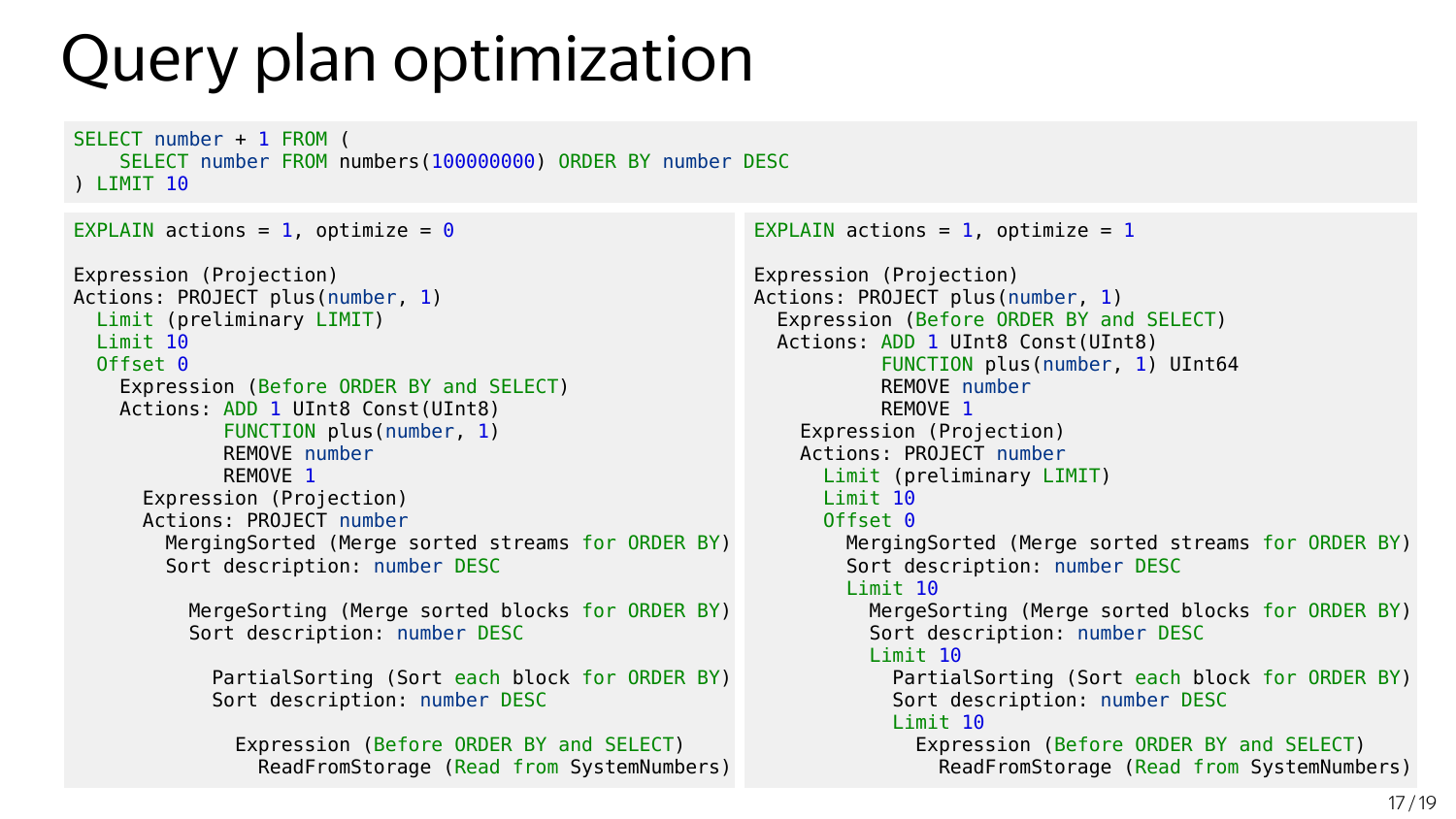# Query plan optimization

LIMIT push down

- › Support for subqueries from 20.7
- › Support for VIEW pr, review

Other optimizations

- › Predicate push down
- › GROUP BY push down
- › ORDER BY lift up